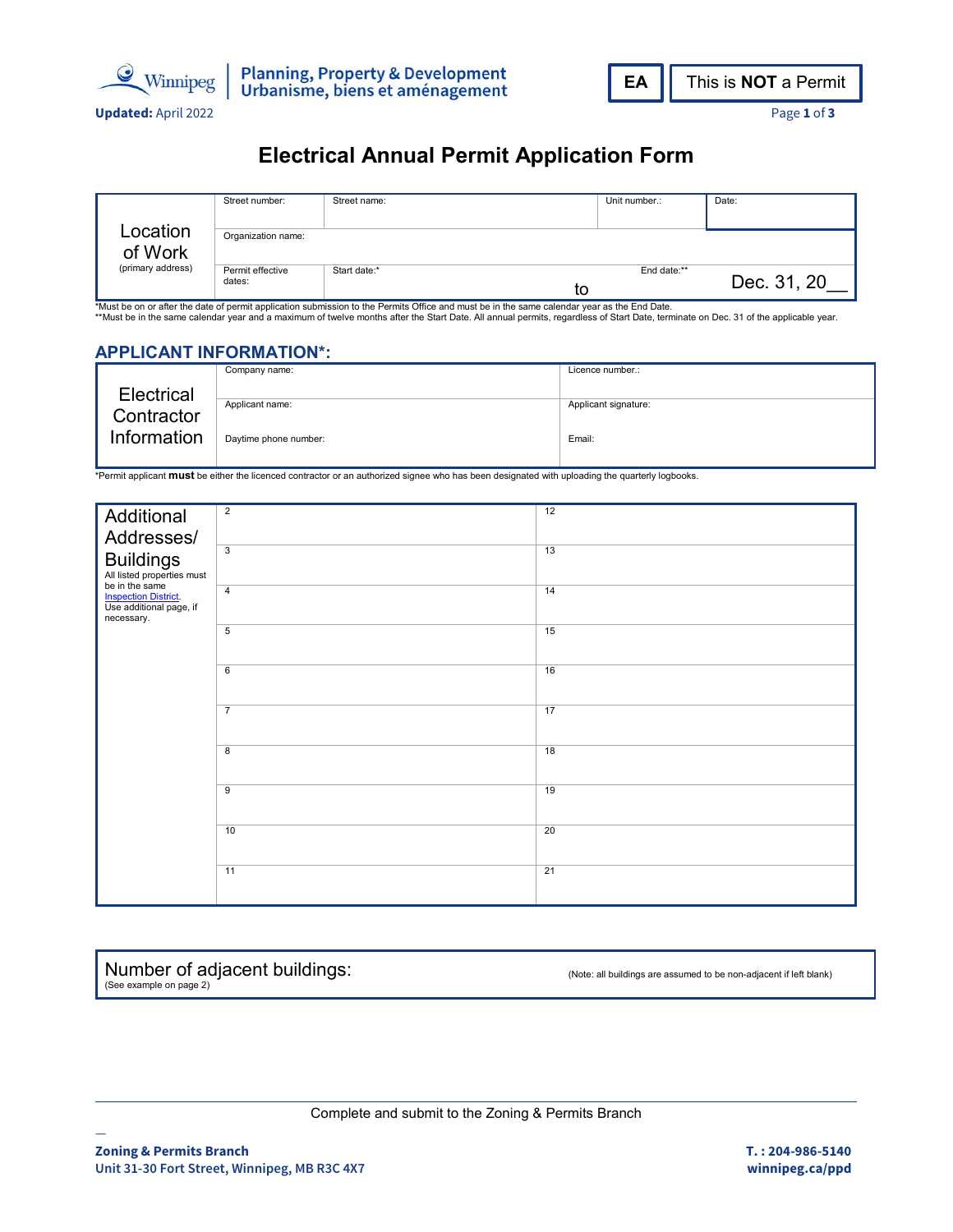

# **Electrical Annual Permit Application Form**

### **Adjacent Buildings**

Adjacent buildings must be declared by the permit applicant upon submission of the EA permit application form. Buildings not declared as adjacent will be assumed as non-adjacent and will be assessed the applicable non-adjacent building fee.

**Conditions**. A building is deemed to be "adjacent" when it is on a property that meets any of the following conditions:

- 1. Adjacent to or located immediately across a street or lane from the Prime Property
- 2. Adjacent to or located immediately across a street or lane from a property described in Condition 1
- 3. Adjacent to or located immediately across a street or lane from a non-adjacent property listed on the EA permit application, i.e.: forms part of a remote building cluster

To calculate the number of adjacent buildings, it is often easier to determine the number of non-adjacent buildings by considering "building clusters," and then subtracting from the total number of buildings listed on the permit as per the example below:



In this example, eight buildings (Buildings 1-8), configured as shown above, are located in the same inspection district and are included on one EA permit application. Building 1 is the Prime Property and is NOT included in the adjacent building calculation.

|                                                                                                                                                              | number of<br>adjacent<br>buildings | number of<br>non-adjacent<br>buildings |
|--------------------------------------------------------------------------------------------------------------------------------------------------------------|------------------------------------|----------------------------------------|
| <b>Buildings 2, 3 &amp; 4</b> form a cluster of adjacent buildings around the Prime Property with<br>each building meeting either Condition 1 or Condition 2 | 3                                  | 0                                      |
| <b>Buildings 5, 6 &amp; 7</b> form a remote cluster of buildings adjacent to each other with one of<br>the buildings meeting Condition 3                     | 2                                  | $1*$                                   |
| <b>Building 7</b> is a remote, non-adjacent building and does not meet any of the Conditions                                                                 |                                    |                                        |
| <b>TOTALS</b>                                                                                                                                                | (enter this<br>number)             |                                        |

\*In a remote cluster of buildings that are adjacent to each other, such as Buildings 5, 6 & 7, at least one building must be deemed non-adjacent.